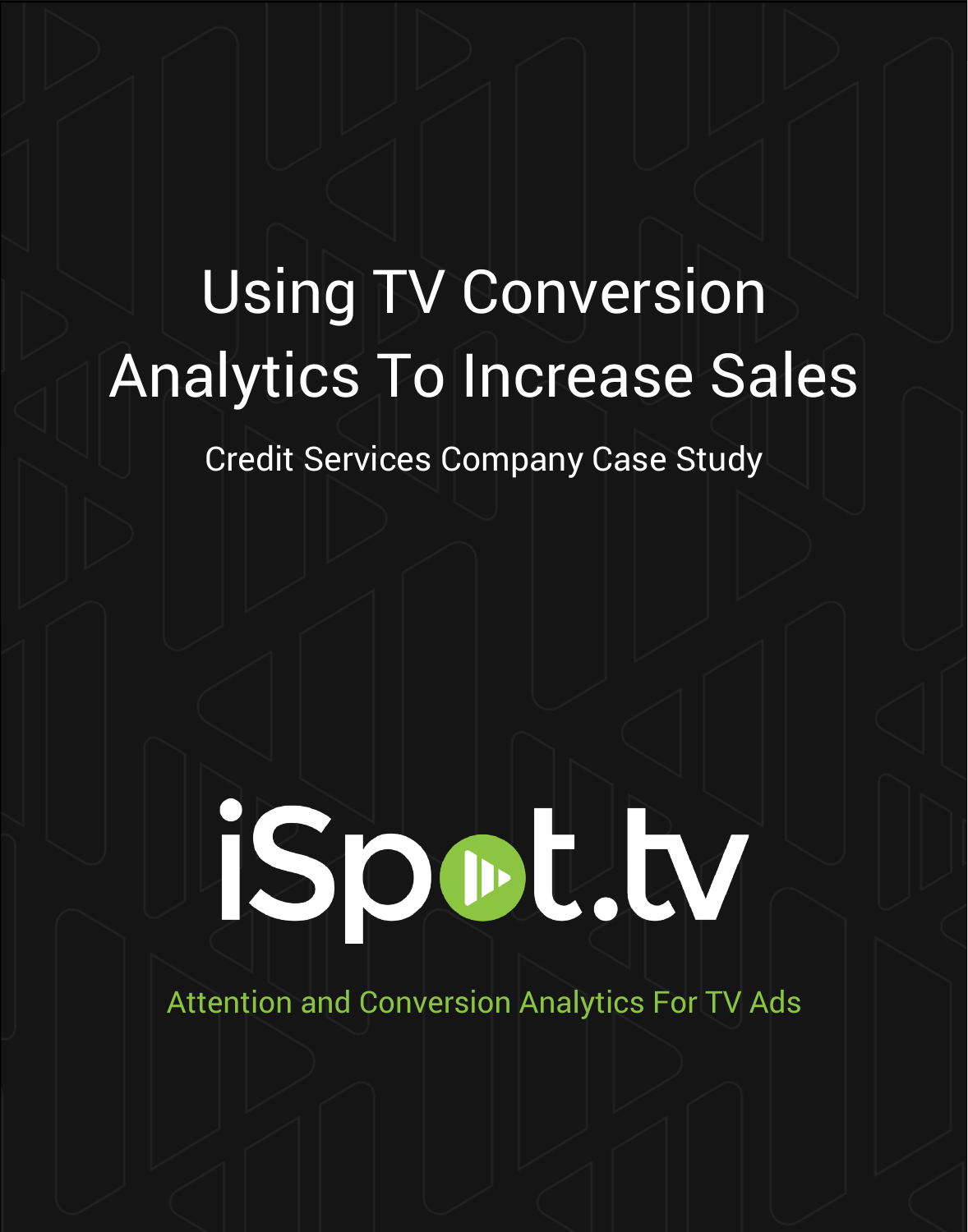#### Attention and Conversion Analytics for TV Ads



## Executive Summary

A global credit services brand uses iSpot.tv analytics to measure the direct impact that TV advertising has on digital and mobile conversions. The company uses iSpot's TV Conversions technology to track web visits and mobile app downloads, matching these activities to its TV ad impressions using viewers' home IP addresses. (Impressions are derived from a panel of 10M+ Smart TVs.)

After optimizing a campaign to use more visuals to promote its mobile application, the brand saw a subsequent spike in mobile traffic and application downloads. The optimized campaign had a 0.74% conversion rate; a prior campaign that didn't call out the mobile application had a lower conversion rate of 0.61%. The conversion rate was calculated based on website sessions and app installs divided by TV impressions within the matched population. Conversions were based on a 14-day attribution window, but attribution windows can be dynamically changed from a range of 2 hours to 30 days. The brand continues to use iSpot analytics to track online and mobile conversion rates.

## **Challenges**

ee

In the past, the brand waited 90 days to receive basic placement and GRP (Gross Rating Point) data from an agency to review campaign performance on a network, show, or ad level. Management was unable to track the success of one campaign or media placement over another.

Beyond the reporting delay, there were other roadblocks: the brand's agency couldn't measure mobile traffic driven by its campaigns, and the web traffic it could track was limited to a short list of direct web channels. Moreover, the agency wasn't able to distinguish TV-generated leads from leads coming from other sources, such as SEM, SEO, and display partners. To determine its marketing ROI, the brand needed to track campaign performance more quickly and granularly.

> It's very important for us to capture traffic spikes in mobile and web channels. iSpot is really a key tool in helping us do that.

99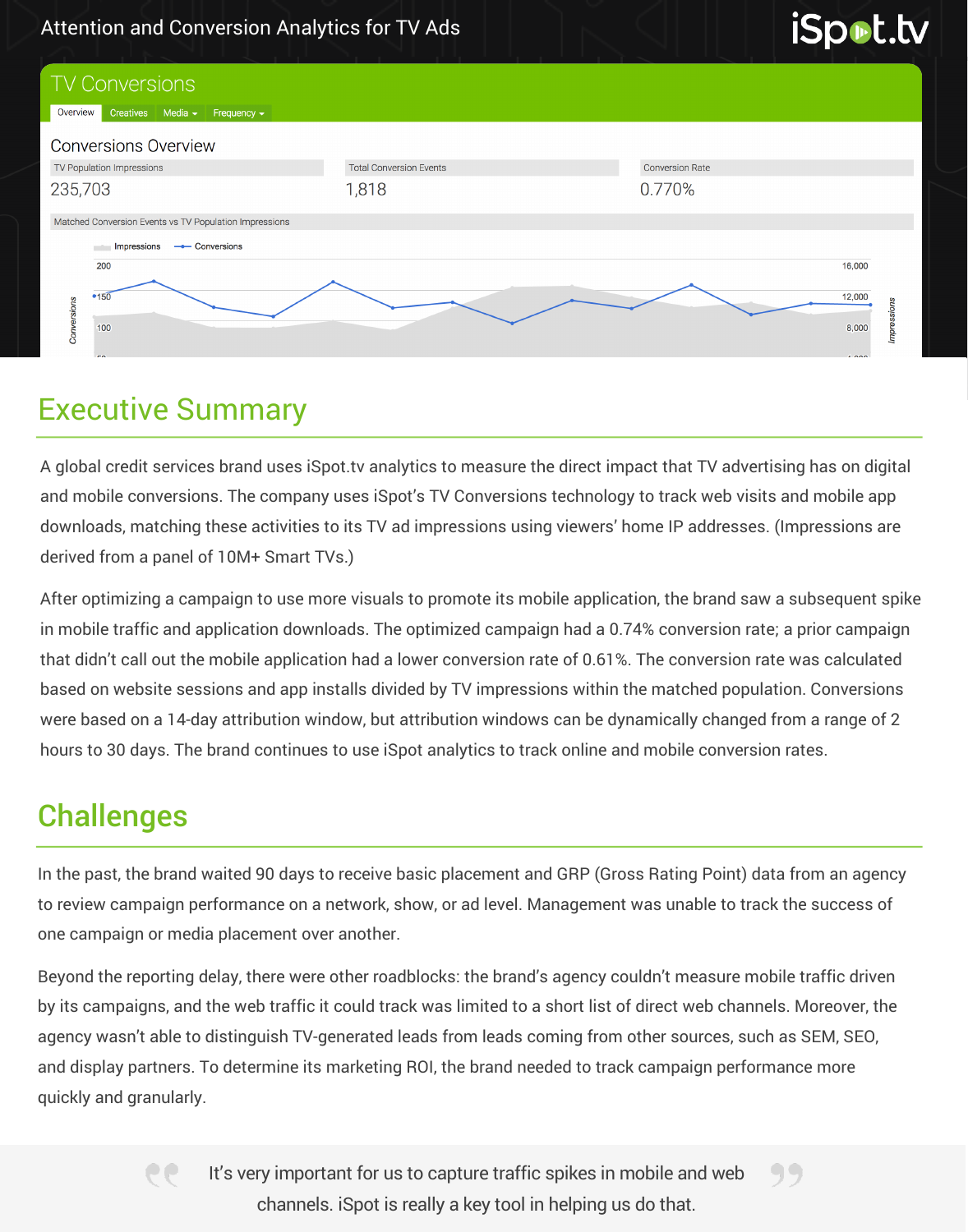## How iSpot Helped

Before adding the TV Conversions module, the brand was already a subscriber of iSpot's TV ad measurement service. The service allows the brand to track real-time airings, spend, and impressions data for not only its own campaigns, but its competitors' as well. iSpot also provides attention analytics in the form of ad view rate and social engagement data. Ad view rate reveals how engaged viewers are while watching a commercial, while social engagement metrics reveal viewer response on social media. This is a major differentiator from the services the brand used in the past.

Now, with the added service of iSpot TV Conversions, the brand can seamlessly connect iSpot's ad tracking capabilities to its own first-party data. Web visits, registrations, conversions, and mobile web traffic driven by TV ads are tracked by an iSpot pixel embedded on the brand's web pages. A partnership with Tune, a software company specializing in mobile performance measurement, also allows iSpot to track mobile application downloads. These services are not only more comprehensive, but faster as well: the brand can view conversion reports at any time, and they are always up-to-date through midnight the previous day.

"It is very important for us to capture traffic spikes in mobile and web channels," remarked one of the brand's executives. "iSpot really is a key tool in helping us do that. It has been very valuable – both for our in-house marketing team as well as our agency partners – in determining the efficacy of all our campaigns."

## **Results**

The brand released a new version of its creative that contained a specific call-to-action to download its mobile application. Partnering with iSpot, the brand's team was able to see the following:

## **30-50%**

#### **Traffic Spike**

Overall, the new version was successful in driving mobile application downloads: client and iSpot tools showed a spike in mobile activity of 30 and 50 percent, depending on conversion type, that was directly attributable to the TV campaign.

## **44%**

#### **Campaign Reach**

The campaign reached over 227M viewers in less than 4 weeks, procuring far more viewers than any other campaign in the Credit Services industry during the same timeframe. In fact, when comparing the creative to the second most-viewed campaign, which was released by a competitor, the brand's ad reached 44% more viewers.

## **0.74%**

#### **Conversion Rate**

iSpot found that the new campaign yielded a conversion rate\* of 0.74%. \* Conversion rate is the number of web site sessions and app installs divided by TV ad impressions within the matched population. Conversions were limited to a 14-day attribution window. iSpot offers a variety of attribution windows ranging from 2 hours to 30 days.

99

iSpot has been very valuable – both for our in-house marketing team as well as our agency partners – in determining the efficacy of all our campaigns."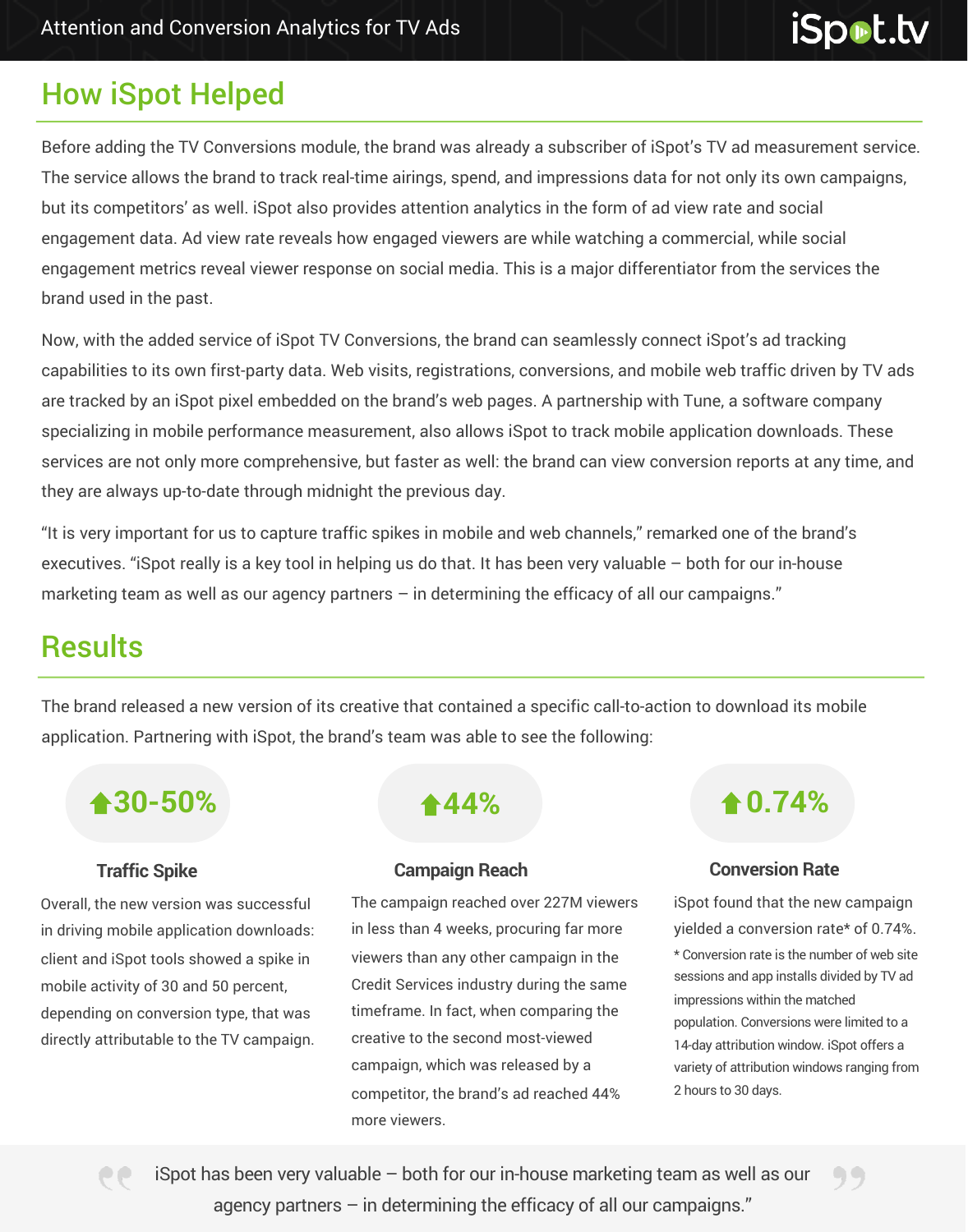## Results (Continued)

Diving into iSpot's TV Conversions module, the brand was able to view the following insights at the program, network, and creative level.

## Creative Conversions

The new campaign had a 21% lift in conversion rate compared to an earlier version that didn't call out the mobile application. (The conversion rate rose from 0.61% for the previous creative to 0.74% for the targeted one.)



## Network Conversions



The network ESPN was the biggest conversion driver for the brand, yielding a 1.37% conversion rate.